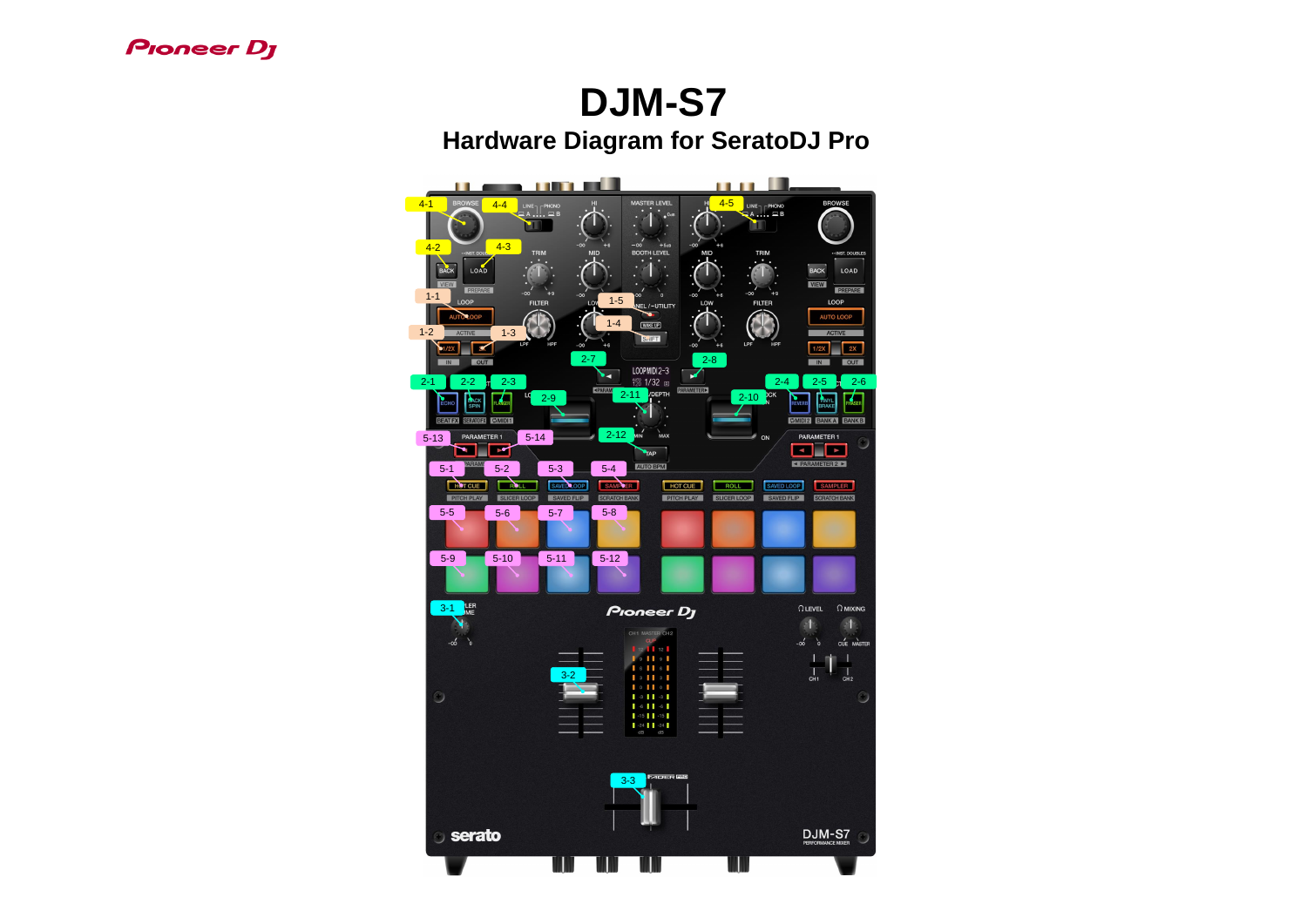|                             | Function                                | +SHIFT                                                                                | Group $\vert$ No. | Name                                  |                               | Function                                     | +SHIFT                                 |
|-----------------------------|-----------------------------------------|---------------------------------------------------------------------------------------|-------------------|---------------------------------------|-------------------------------|----------------------------------------------|----------------------------------------|
|                             |                                         |                                                                                       | 3, MIXER          |                                       |                               |                                              |                                        |
|                             |                                         |                                                                                       |                   | <b>SAMPLER VOLUME</b><br>$\mathbf{1}$ |                               | Sampler volume                               |                                        |
|                             | AUTO Loop On/Off *1                     | Active Loop On/Off                                                                    |                   |                                       |                               |                                              |                                        |
|                             |                                         |                                                                                       |                   | $\overline{2}$<br><b>CH FADER</b>     |                               | Channel fader (Hardware control)             | Channel fader start *4                 |
| op off                      | Loop Size Select(Half)                  | Loop in                                                                               |                   | <b>CROSS FADER</b><br>3               |                               | Crossfader (Hardware control)                | Crossfader start *4                    |
| op on                       |                                         |                                                                                       | <b>4,BROWSER</b>  |                                       |                               |                                              |                                        |
| op off                      | Loop Size Select(Double)                | Loop Out                                                                              |                   | <b>BROWSE</b><br>$\mathbf{1}$         | rotate                        | Library scroll                               | Fast scroll                            |
| op on                       |                                         |                                                                                       |                   |                                       | push                          | Toggles focus between Library and Crate list |                                        |
|                             | Shift                                   |                                                                                       |                   | 2 BACK                                |                               | Toggles focus between Library and Crate list | Toggle through Serato DJ Pro view mode |
|                             | Toggle through Serato DJ Pro panel mode |                                                                                       |                   | LOAD<br>3                             |                               | Load Track/Instant doubles                   | Add a track in the Prepare Panel       |
|                             |                                         |                                                                                       |                   | <b>CH1 Source Select</b><br>4         |                               | Select USB A, LINE, PHONO, USB B             |                                        |
| EAT FX<br>mode              | Select ECHO effect *2                   |                                                                                       |                   |                                       |                               | Select USB A, LINE, PHONO, USB B             |                                        |
| RATO FX<br>mode             | Select SeratoDJ FX1-1 effect *2         | Switch to BEAT FX mode                                                                |                   | 5 CH2 Source Select                   |                               |                                              |                                        |
| OP MIDI1<br>mode            | Select Sampler slot1                    |                                                                                       |                   |                                       |                               |                                              |                                        |
| OP MIDI2<br>mode            | Select Key up                           |                                                                                       |                   | <b>5, PERFORMANCE PADS</b>            |                               |                                              |                                        |
| EAT FX<br>mode              | Select BACK SPIN effect *2              |                                                                                       |                   | HOT CUE                               | press                         | HOT CUE mode*5                               | PITCH PLAY mode                        |
| RATO FX<br>mode             | Select SeratoDJ FX1-2 effect *2         | Switch to SERATO FX mode                                                              |                   | -1                                    | press twice                   | <b>GATE CUE mode</b>                         | USER MODE1                             |
| OP MIDI1<br>mode            | Select Sampler slot2                    |                                                                                       |                   | <b>ROLL</b>                           | press                         | ROLL mode*5                                  | SLICER LOOP mode                       |
| OP MIDI2                    | Select Key down                         |                                                                                       |                   | $\overline{2}$<br>SAVED LOOP          | press twice                   | CUE LOOP mode                                | <b>USER MODE2</b>                      |
| mode<br>EAT FX              | Select FLANGER effect *2                |                                                                                       |                   |                                       | press                         | SAVED LOOP mode*5                            | SAVED FLIP mode                        |
| mode<br>RATO FX             | Select SeratoDJ FX1-3 effect *2         | Switch to LOOP MIDI1 mode                                                             |                   | 3                                     | press twice                   | AUTO LOOP mode                               | <b>USER MODE3</b>                      |
| mode<br>OP MIDI1            |                                         |                                                                                       |                   | SAMPLER<br>$\overline{4}$             |                               | SAMPLER mode*5                               | <b>SCRATCH BANK mode</b>               |
| mode<br>OP MIDI2            | Select Sampler slot3                    |                                                                                       |                   |                                       | press                         |                                              | <b>USER MODE4</b>                      |
| mode<br>EAT FX              | Select Censor                           |                                                                                       |                   |                                       | press twice                   | TRANSPORT mode                               |                                        |
| mode<br>RATO FX             | Select REVERB effect *2                 |                                                                                       |                   |                                       | mode                          |                                              |                                        |
| mode<br>OP MIDI1            | Select SeratoDJ FX2-1 effect *2         | Switch to LOOP MIDI2 mode                                                             |                   |                                       | HOT CUE                       | Set/Trigger Hot cue                          | Delete Hot cue                         |
| mode<br>OP MIDI2            | Select Hot cue1                         |                                                                                       |                   |                                       | <b>ROLL</b>                   | Change loop roll size                        |                                        |
| mode                        | Select Hot cue1                         |                                                                                       |                   |                                       | SAVED LOOP                    | Set the Loop to the slot and loop on/off     | Play the Loop of the slot              |
| EAT FX<br>mode              | Select VINYL BRAKE effect *2            |                                                                                       |                   |                                       | SAMPLER                       | Sampler slot play                            | Sampler slot stop\load                 |
| RATO FX<br>mode             | Select SeratoDJ FX2-2 effect *2         | oad effect BANK A                                                                     |                   |                                       | PITCH PLAY                    | Play Cue Points over variable pitch ranges   | Select Hot Cue points                  |
| OP MIDI1<br>mode            | Select Hot cue2                         |                                                                                       |                   | PERFORMANCE<br>$ 5-12 $ PAD           |                               | SLICER LOOP Slicer section play              |                                        |
| OP MIDI2<br>mode            | Select Sampler slot1                    |                                                                                       |                   |                                       | SAVED FLIP                    | Start Flip/Retrigger Flip *3                 | Flip on/off *3                         |
| EAT FX<br>mode              | Select PHASER effect *2                 | Load effect BANK B                                                                    |                   |                                       | <b>SCRATCH</b><br>BANK        | Load scratch sample to DECK                  | Restore DECK's song to original        |
| RATO FX<br>mode<br>OP MIDI1 | Select SeratoDJ FX2-3 effect *2         |                                                                                       |                   |                                       | GATE CUE                      | Play Hot cue while pressing                  | Trigger Hot cue                        |
| mode<br>OP MIDI2            | Select Hot cue3                         |                                                                                       |                   |                                       | CUE LOOP                      | Add/Play Cue Points and Auto Loop on/off     | Add/Play Cue Points and Auto Loop on   |
| mode<br>EAT FX              | Select DECK Mute                        |                                                                                       |                   |                                       |                               | AUTO LOOP Trigger Auto Loop                  |                                        |
| mode<br>RATO FX             | Fx beat down                            | Adjust sub parameters                                                                 |                   |                                       |                               | TRANSPORT Control DJ tracks                  | PAD 5,7 and 8 : Control DJ tracks      |
| mode<br>OP MIDI1            |                                         |                                                                                       |                   |                                       |                               | USER MODE (User mappable)                    | (User mappable)                        |
| mode<br>OP MIDI2            | Adjust the MIDI repetition cycle        | MIDI polarity inversion On                                                            |                   |                                       | mode<br>HOT CUE               | Start recording of Flip *3                   |                                        |
| mode<br>EAT FX              |                                         |                                                                                       |                   |                                       | ROLL                          | Halve Loop Size                              | Flip Loop on/off *3                    |
| mode<br>RATO FX             | Fx beat up                              | Adjust sub parameters                                                                 |                   |                                       |                               | SAVED LOOP Halve Loop Size                   | Loop Shift                             |
| mode<br>OP MIDI1            |                                         |                                                                                       |                   |                                       | SAMPLER                       | Select sampler bank                          | Select sampler output                  |
| mode<br>OP MIDI2            | Adjust the MIDI repetition cycle        | MIDI polarity inversion Off                                                           |                   |                                       | PITCH PLAY                    | Select key range                             | Key shift down                         |
| mode<br>EAT FX              | Selected BEAT FX On                     |                                                                                       |                   | PARAMETER                             |                               | SLICER LOOP Select quantization              | Select domain                          |
| mode<br>RATO FX             | Selected SERATO FX On                   |                                                                                       |                   | 13<br>(4)                             | SAVED FLIP                    | Start recording of Flip *3                   | Flip Loop on/off *3                    |
| mode<br>OP MIDI1<br>mode    | Selected Sampler/Hot cue play           | Sampler slot stop                                                                     |                   |                                       | <b>SCRATCH</b><br>BANK        | Select scratch bank                          | Select scratch bank                    |
| OP MIDI2                    | Selected Key up/Key down/Censor/Hot cue | Key reset (when Key up/Key down selected)<br>Sampler slot stop(when sampler selected) |                   |                                       | GATE CUE                      | Start recording of Flip *3                   | Flip Loop on/off *3                    |
| mode                        | /Sampler/Mute Execute                   |                                                                                       |                   |                                       | CUE LOOP                      | Halve Loop Size                              | Loop Shift                             |
| DCK ON                      | Selected function On(Lock)              |                                                                                       |                   |                                       | AUTO LOOP                     | Halve Loop Size                              | Loop Shift                             |
| EAT FX<br>mode              | Selected BEAT FX On                     |                                                                                       |                   |                                       | <b>TRANSPORT</b>              | Key shift down                               |                                        |
| RATO FX<br>mode             | Selected SERATO FX On                   |                                                                                       |                   |                                       | <b>USER MODE</b>              | (User mappable)                              | (User mappable)                        |
| OP MIDI1<br>mode            | Selected Sampler/Hot cue play           | Sampler slot stop                                                                     |                   |                                       | mode                          |                                              |                                        |
| OP MIDI2                    | Selected Key up/Key down/Censor/Hot cue | Key reset (when Key up/Key down selected)                                             |                   | HOT CUE                               | Start Flip/Retrigger Flip *3  | Flip on/off *3                               |                                        |
| mode                        | /Sampler/Mute Execute                   | Sampler slot stop(when sampler selected)                                              |                   |                                       | ROLL                          | Double Loop Size                             |                                        |
| DCK ON                      | Selected function On(Lock)              |                                                                                       |                   |                                       | SAVED LOOP                    | Double Loop Size                             | Loop Shift                             |
| EAT FX<br>mode<br>RATO FX   | Adjust FX parameters                    |                                                                                       |                   |                                       | SAMPLER                       | Select sampler bank                          | Select sampler output                  |
| mode<br>OP MIDI1            |                                         |                                                                                       |                   |                                       | PITCH PLAY                    | Select key range                             | Key shift up                           |
| mode<br>OP MIDI2            | Adjust the pulse width duty ratio       |                                                                                       |                   | PARAMETER<br>14                       |                               | SLICER LOOP Select quantization              | Select domain                          |
| mode                        |                                         |                                                                                       |                   | $(\blacktriangleright)$               | SAVED FLIP<br><b>SCRATCH</b>  | Start Flip/Retrigger Flip *3                 | Flip on/off *3                         |
|                             | Tap                                     | Auto Bpm                                                                              |                   |                                       | BANK                          | Select scratch bank                          | Select scratch bank                    |
|                             |                                         |                                                                                       |                   |                                       | GATE CUE                      | Start Flip/Retrigger Flip *3                 | Flip on/off *3                         |
|                             |                                         |                                                                                       |                   |                                       | CUE LOOP                      | Halve Loop Size                              | Loop Shift                             |
|                             |                                         |                                                                                       |                   |                                       | AUTO LOOP<br><b>TRANSPORT</b> | Halve Loop Size                              | Loop Shift                             |
|                             |                                         |                                                                                       |                   |                                       |                               | Key shift up<br>USER MODE (User mappable)    |                                        |
|                             |                                         |                                                                                       |                   |                                       |                               |                                              | (User mappable)                        |

| Group No.                       | Name                       | Function                                | +SHIFT                                              |           | Group No.      | Name                       |                        | Function                                            | +SHIFT                                 |
|---------------------------------|----------------------------|-----------------------------------------|-----------------------------------------------------|-----------|----------------|----------------------------|------------------------|-----------------------------------------------------|----------------------------------------|
| $1,$ DECK                       |                            |                                         |                                                     | 3, MIXER  |                |                            |                        |                                                     |                                        |
| -1                              |                            | AUTO Loop On/Off *1                     |                                                     |           | $\overline{1}$ | <b>SAMPLER VOLUME</b>      |                        | Sampler volume                                      |                                        |
| AUTO LOOP                       |                            |                                         | Active Loop On/Off                                  |           |                | 2 CH FADER                 |                        | Channel fader (Hardware control)                    | Channel fader start *4                 |
|                                 | loop off                   |                                         | Loop in                                             |           |                | 3 CROSS FADER              |                        | Crossfader (Hardware control)                       | Crossfader start *4                    |
| 2 LOOP 1/2X                     | loop on                    | Loop Size Select(Half)                  |                                                     | 4,BROWSER |                |                            |                        |                                                     |                                        |
|                                 | loop off                   |                                         | Loop Out                                            |           |                |                            | rotate                 | Library scroll                                      | Fast scroll                            |
| 3 LOOP 2X                       |                            | Loop Size Select(Double)                |                                                     |           |                | 1 BROWSE                   |                        | Toggles focus between Library and Crate list        |                                        |
| 4 SHIFT                         | loop on                    |                                         |                                                     |           |                |                            | push                   |                                                     |                                        |
|                                 |                            | Shift                                   |                                                     |           |                | 2 BACK                     |                        | Toggles focus between Library and Crate list        | Toggle through Serato DJ Pro view mode |
| PANEL                           |                            | Toggle through Serato DJ Pro panel mode |                                                     |           |                | 3 LOAD                     |                        | Load Track/Instant doubles                          | Add a track in the Prepare Panel       |
|                                 | <b>BEAT FX</b>             |                                         |                                                     |           |                | 4 CH1 Source Select        |                        | Select USB A, LINE, PHONO, USB B                    |                                        |
|                                 | mode                       | Select ECHO effect *2                   |                                                     |           |                |                            |                        |                                                     |                                        |
| ECHO                            | SERATO FX<br>mode          | Select SeratoDJ FX1-1 effect *2         | Switch to BEAT FX mode                              |           |                | 5 CH2 Source Select        |                        | Select USB A, LINE, PHONO, USB B                    |                                        |
|                                 | LOOP MIDI1<br>mode         | Select Sampler slot1                    |                                                     |           |                |                            |                        |                                                     |                                        |
|                                 | LOOP MIDI2<br>mode         | Select Key up                           |                                                     |           |                | <b>5, PERFORMANCE PADS</b> |                        |                                                     |                                        |
|                                 | <b>BEAT FX</b><br>mode     | Select BACK SPIN effect *2              |                                                     |           |                | HOT CUE                    | press                  | HOT CUE mode*5                                      | PITCH PLAY mode                        |
|                                 | SERATO FX<br>mode          | Select SeratoDJ FX1-2 effect *2         | Switch to SERATO FX mode                            |           |                |                            | press twice            | <b>GATE CUE mode</b>                                | <b>USER MODE1</b>                      |
| 2 BACK SPIN                     | LOOP MIDI1<br>mode         | Select Sampler slot2                    |                                                     |           |                | <b>ROLL</b>                | press                  | ROLL mode*5                                         | SLICER LOOP mode                       |
|                                 | LOOP MIDI2                 | Select Key down                         |                                                     |           | $\overline{2}$ |                            | press twice            | CUE LOOP mode                                       | <b>USER MODE2</b>                      |
|                                 | mode<br><b>BEAT FX</b>     | Select FLANGER effect *2                |                                                     |           |                | SAVED LOOP                 | press                  | SAVED LOOP mode*5                                   | SAVED FLIP mode                        |
|                                 | mode<br><b>SERATO FX</b>   | Select SeratoDJ FX1-3 effect *2         |                                                     |           | 3              |                            | press twice            | AUTO LOOP mode                                      | <b>USER MODE3</b>                      |
| 3 FLANGER                       | mode<br>LOOP MIDI1         |                                         | Switch to LOOP MIDI1 mode                           |           |                |                            |                        |                                                     |                                        |
|                                 | mode<br>LOOP MIDI2         | Select Sampler slot3                    |                                                     |           | $\overline{4}$ | <b>SAMPLER</b>             | press                  | SAMPLER mode*5                                      | <b>SCRATCH BANK mode</b>               |
|                                 | mode                       | <b>Select Censor</b>                    |                                                     |           |                |                            | press twice            | <b>TRANSPORT</b> mode                               | <b>USER MODE4</b>                      |
|                                 | <b>BEAT FX</b><br>mode     | Select REVERB effect *2                 |                                                     |           |                |                            | mode                   |                                                     |                                        |
| 4 REVERB                        | SERATO FX<br>mode          | Select SeratoDJ FX2-1 effect *2         | Switch to LOOP MIDI2 mode                           |           |                |                            | HOT CUE                | Set/Trigger Hot cue                                 | Delete Hot cue                         |
|                                 | LOOP MIDI1<br>mode         | Select Hot cue1                         |                                                     |           |                |                            | <b>ROLL</b>            | Change loop roll size                               |                                        |
|                                 | LOOP MIDI2<br>mode         | Select Hot cue1                         |                                                     |           |                |                            |                        | SAVED LOOP Set the Loop to the slot and loop on/off | Play the Loop of the slot              |
|                                 | <b>BEAT FX</b><br>mode     | Select VINYL BRAKE effect *2            |                                                     |           |                |                            | SAMPLER                | Sampler slot play                                   | Sampler slot stop\load                 |
|                                 | SERATO FX<br>mode          | Select SeratoDJ FX2-2 effect *2         |                                                     |           |                |                            | PITCH PLAY             | Play Cue Points over variable pitch ranges          | Select Hot Cue points                  |
| 5 VINYL BRAKE                   | LOOP MIDI1<br>mode         | Select Hot cue2                         | Load effect BANK A                                  |           |                | 5-12 PERFORMANCE           |                        | SLICER LOOP Slicer section play                     |                                        |
|                                 | LOOP MIDI2<br>mode         | Select Sampler slot1                    |                                                     |           |                |                            |                        | SAVED FLIP Start Flip/Retrigger Flip *3             | Flip on/off *3                         |
|                                 | <b>BEAT FX</b><br>mode     | Select PHASER effect *2                 |                                                     |           |                |                            | <b>SCRATCH</b><br>BANK | Load scratch sample to DECK                         | Restore DECK's song to original        |
| 6 PHASER                        | SERATO FX<br>mode          | Select SeratoDJ FX2-3 effect *2         | Load effect BANK B                                  |           |                |                            | GATE CUE               | Play Hot cue while pressing                         | Trigger Hot cue                        |
|                                 | LOOP MIDI1<br>mode         | Select Hot cue3                         |                                                     |           |                |                            | CUE LOOP               | Add/Play Cue Points and Auto Loop on/off            | Add/Play Cue Points and Auto Loop on   |
|                                 | LOOP MIDI2<br>mode         | Select DECK Mute                        |                                                     |           |                |                            |                        | AUTO LOOP Trigger Auto Loop                         |                                        |
| BEAT(4)                         | <b>BEAT FX</b><br>mode     |                                         | Adjust sub parameters<br>MIDI polarity inversion On |           |                |                            |                        | TRANSPORT Control DJ tracks                         | PAD 5,7 and 8 : Control DJ tracks      |
|                                 | SERATO FX<br>mode          | Fx beat down                            |                                                     |           |                |                            |                        | USER MODE (User mappable)                           | (User mappable)                        |
|                                 | LOOP MIDI1<br>mode         |                                         |                                                     |           |                |                            | mode                   |                                                     |                                        |
|                                 | LOOP MIDI2<br>mode         | Adjust the MIDI repetition cycle        |                                                     |           |                |                            | HOT CUE                | Start recording of Flip *3                          | Flip Loop on/off *3                    |
| 8 BEAT( $\blacktriangleright$ ) | <b>BEAT FX</b><br>mode     |                                         | Adjust sub parameters                               |           |                |                            | ROLL                   | Halve Loop Size                                     |                                        |
|                                 | SERATO FX<br>mode          | Fx beat up                              |                                                     |           |                |                            |                        | SAVED LOOP Halve Loop Size                          | Loop Shift                             |
|                                 | LOOP MIDI1<br>mode         |                                         |                                                     |           |                |                            | SAMPLER                | Select sampler bank                                 | Select sampler output                  |
|                                 | LOOP MIDI2<br>mode         | Adjust the MIDI repetition cycle        | MIDI polarity inversion Off                         |           |                |                            |                        | PITCH PLAY Select key range                         | Key shift down                         |
| CH1 FX LEVER<br>9               | <b>BEAT FX</b><br>mode     | Selected BEAT FX On                     |                                                     |           |                | PARAMETER                  |                        | SLICER LOOP Select quantization                     | Select domain                          |
|                                 | SERATO FX<br>mode          | Selected SERATO FX On                   |                                                     |           | 13             | (4)                        | SAVED FLIP             | Start recording of Flip *3                          | Flip Loop on/off *3                    |
|                                 | LOOP MIDI1<br>mode         | Selected Sampler/Hot cue play           | Sampler slot stop                                   |           |                |                            | <b>SCRATCH</b><br>BANK | Select scratch bank                                 | Select scratch bank                    |
|                                 | LOOP MIDI2                 | Selected Key up/Key down/Censor/Hot cue | Key reset (when Key up/Key down selected)           |           |                |                            | <b>GATE CUE</b>        | Start recording of Flip *3                          | Flip Loop on/off *3                    |
|                                 | mode                       | /Sampler/Mute Execute                   | Sampler slot stop(when sampler selected)            |           |                |                            | CUE LOOP               | <b>Halve Loop Size</b>                              | Loop Shift                             |
|                                 | <b>LOCK ON</b>             | Selected function On(Lock)              |                                                     |           |                |                            | AUTO LOOP              | <b>Halve Loop Size</b>                              | Loop Shift                             |
|                                 | <b>BEAT FX</b><br>mode     | Selected BEAT FX On                     |                                                     |           |                |                            | TRANSPORT              | Key shift down                                      |                                        |
|                                 | SERATO FX                  | Selected SERATO FX On                   |                                                     |           |                |                            |                        | USER MODE (User mappable)                           | (User mappable)                        |
|                                 | mode<br>LOOP MIDI1<br>mode | Selected Sampler/Hot cue play           | Sampler slot stop                                   |           |                |                            | mode                   |                                                     |                                        |
| CH2 FX LEVER<br>10 <sup>1</sup> | LOOP MIDI2                 | Selected Key up/Key down/Censor/Hot cue | Key reset (when Key up/Key down selected)           |           |                |                            | HOT CUE                | Start Flip/Retrigger Flip *3                        | Flip on/off *3                         |
|                                 | mode                       | /Sampler/Mute Execute                   | Sampler slot stop(when sampler selected)            |           |                |                            | ROLL                   | Double Loop Size                                    |                                        |
|                                 | <b>LOCK ON</b>             | Selected function On(Lock)              |                                                     |           |                |                            | SAVED LOOP             | Double Loop Size                                    | Loop Shift                             |
|                                 | <b>BEAT FX</b><br>mode     |                                         |                                                     |           |                |                            | SAMPLER                | Select sampler bank                                 | Select sampler output                  |
| LEVEL/DEPTH                     | SERATO FX<br>mode          | Adjust FX parameters                    |                                                     |           |                |                            | PITCH PLAY             | Select key range                                    | Key shift up                           |
|                                 | LOOP MIDI1<br>mode         |                                         |                                                     |           |                | PARAMETER                  |                        | SLICER LOOP Select quantization                     | Select domain                          |
|                                 | LOOP MIDI2<br>mode         | Adjust the pulse width duty ratio       |                                                     |           | 14             | $(\blacktriangleright)$    | SAVED FLIP             | Start Flip/Retrigger Flip *3                        | Flip on/off *3                         |
| $12$ TAP                        |                            | Tap                                     | Auto Bpm                                            |           |                |                            | SCRATCH<br>BANK        | Select scratch bank                                 | Select scratch bank                    |
|                                 |                            |                                         |                                                     |           |                |                            |                        |                                                     |                                        |